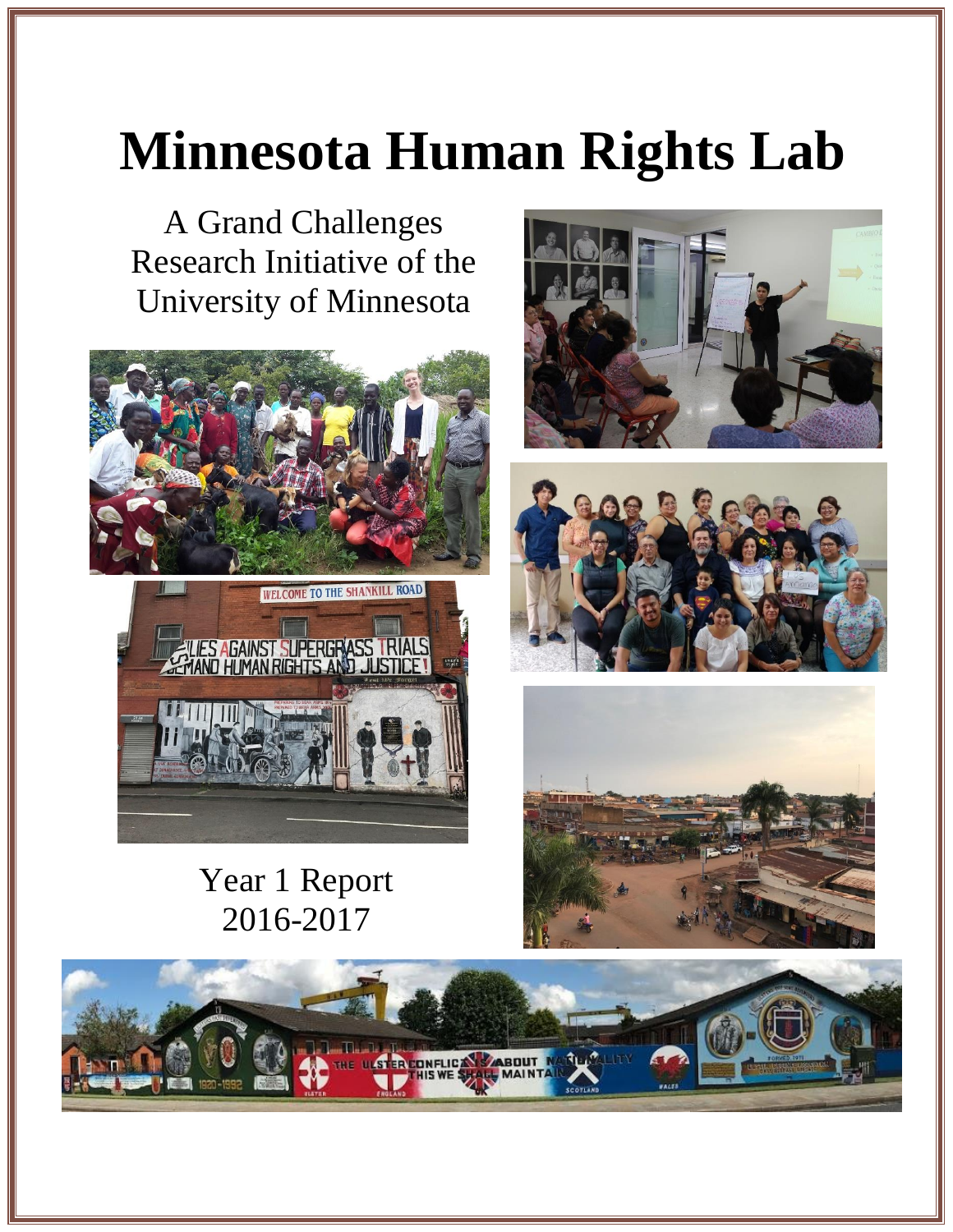# **Presentation**

We are pleased to present this report on the accomplishments that this innovative and collective initiative has achieved to advance our faculty's scholarship, the training of our students, the impact we make with partners, and the reputation of our University as a leader in human rights.

The report is based on the detailed written feedback that we have collected from student and faculty participants of the five Year 1 Lab projects, as well as assessments from external partners. The report is based on our established Lab benchmarks and organized as follows:

| <b>About the Lab: Year 1</b><br>1. Academic Accomplishments<br>2. Student Involvement<br>3. Impact Assessment                                                      | Participants reported that in Year 1 the Lab<br>has been:<br>an important boost to scholarly<br>$\blacksquare$<br>human-rights pursuits,                                                                                    |
|--------------------------------------------------------------------------------------------------------------------------------------------------------------------|-----------------------------------------------------------------------------------------------------------------------------------------------------------------------------------------------------------------------------|
| <b>External Partners</b><br><b>International Reach</b><br><b>Outreach</b><br>4. Sustainability<br>5. Financial Overview<br><b>Annex. List of External Partners</b> | - a catalyst for deepening productive<br>working relationships with external<br>partners, and<br>an opportunity to offer unique<br>training, fieldwork, and networking<br>opportunity for exceptional graduate<br>students. |

#### **About the Minnesota Human Rights Lab: Year 1**

In Year 1 the Human Rights Lab ran 5 of the 12 projects expected under the initial two-year launch. The projects were selected through a call for proposals put out to the existing network of human rights faculty across disciplines.

The 5 projects selected were provided (1) the opportunity to lead an interdisciplinary workshop with the broader University human rights faculty to receive scholarly and methodological input, (2) a stipend for a graduate student researcher over the summer, (3) travel for the student to and from the site of the field work, and (4) travel for the faculty member related to the project. In some cases, the Lab's call for proposals catalyzed completely new inquiries and endeavors and in others Lab participation served as an added value and impetus for ongoing research projects.

Each of the five projects identified real-world challenges that are under-examined by scholars and practitioners. Most importantly, these projects would jointly produce knowledge and analysis with field partners that had the potential to improve human rights conditions. For the Lab projects in Year 1 these situations were:

- The assistance that the International Criminal Court architecture offers to the victims of the gravest international crimes
- The misinformation and impunity surrounding enforced disappearances in Mexico
- The obstacles keeping human rights organizations from fundraising with their local constituents
- The role of memory in post-conflict associations of combatants and victims
- The complicity of businesses in past human rights abuses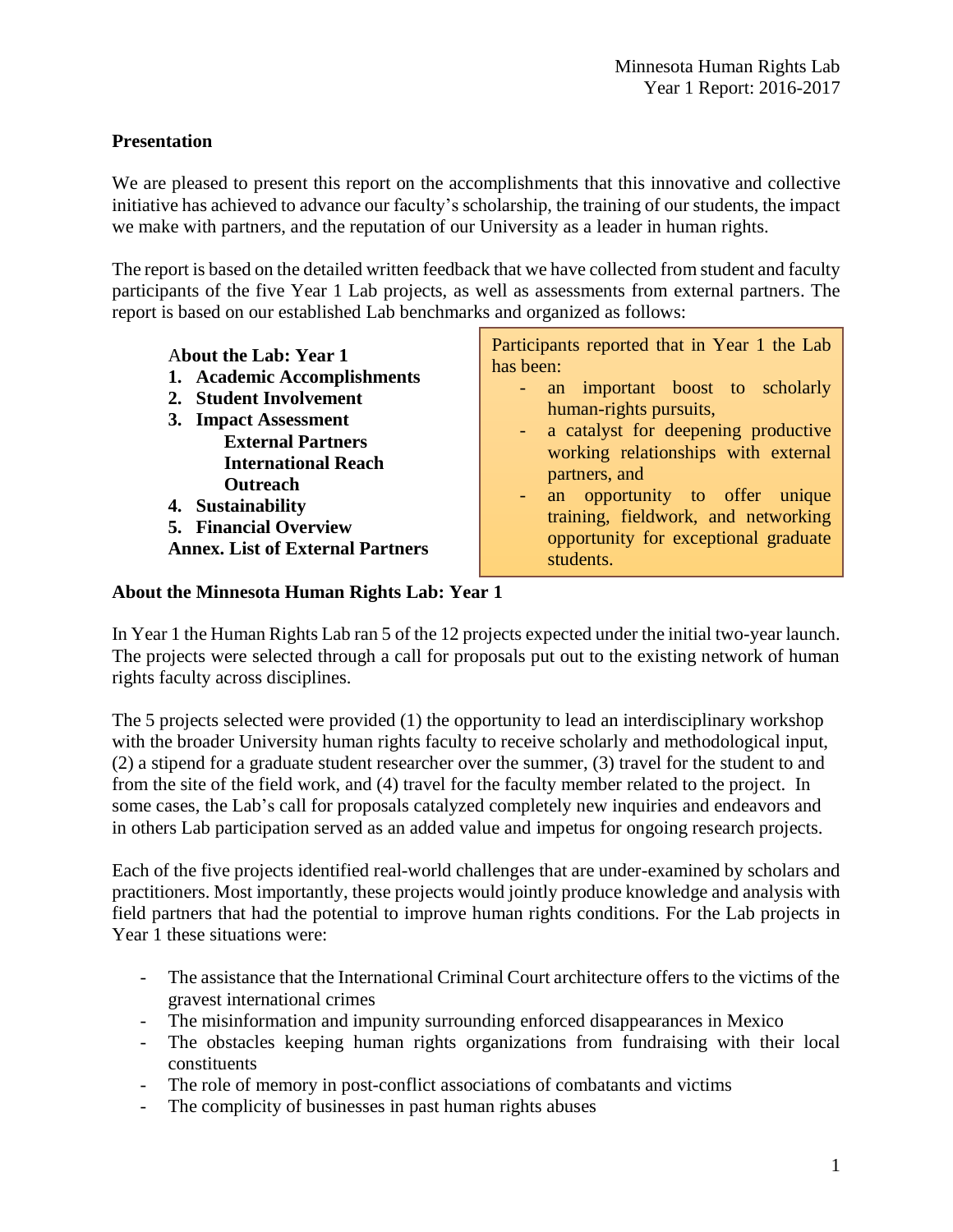# **1. Academic Accomplishments**

The Lab's first objective is to strengthen existing faculty work and leadership in research intended to advance human rights. Year 1 revealed that the Lab strategy of providing inter-disciplinary input, graduate student support and fieldwork, and knowledge-transfer with partners produces important contributions for our faculty's scholarly work.

Academic outputs made possible by the Human Rights Lab include at least eight academic presentations and two more planned in 2018. Four of the faculty-student teams plan to have a publication based on their joint work in 2018. Additional forthcoming publications related to the Lab include one book, two book chapters, and two articles.

Participants reported diverse positive outcomes from their experience leading an interdisciplinary Lab workshop on their project: it contributed greatly to their understanding and definition of their particular research problem, expanded the research and methodological horizons they considered, offered ideas on how to communicate results to non-specialist audiences, helped identify others at the University with related experiences who could offer tangible support of advice and contacts, and led to ongoing exchanges with colleagues after the Lab session.

A few examples of insights emerging from the Lab sessions include: refining of the Mexico Observatory project on disappearances to a focus on *representations* of disappearances; for the corporate complicity project, concrete advice was received on how to find information on sealed legal settlements; and on the public opinion and local fundraising project the Lab session helped the team identify and come up with solutions for a missing link that kept organizations from being able to use the team's research.

"Our partners have deep local knowledge that we have drawn on in our publications and presentations."

Because of the ongoing and mutually beneficial relationships established through the Lab model, faculty deepened their connection to actors on the frontlines addressing human rights issues. Faculty and students reported benefiting from the expertise and perspective of partners regarding the true nature of the human-rights challenge, the local context, and the gaps in terms of solutions. This was greatly enhanced by the students' physical presence with partners over the summer as well as the faculty travel support to spend time in the field over the summer.

The funded graduate student participation was major value added to the substantive research outcomes of each Lab project. Uniquely qualified graduate students were selected and faculty leaders reported benefiting from the particular skills and perspective that they brought to the design and implementation of the project. As examples, the graduate student originally from Mexico City brought great familiarity and insight to the public opinion project focused on that city; the social work student was an immense asset for the legal analysis of victim reparation programs, the law student added a valuable legal perspective to the sociological approach to corporate accountability; and the bi-lingual Salvadoran student brought great skills and understanding of the generalized context of violence to the work in Mexico.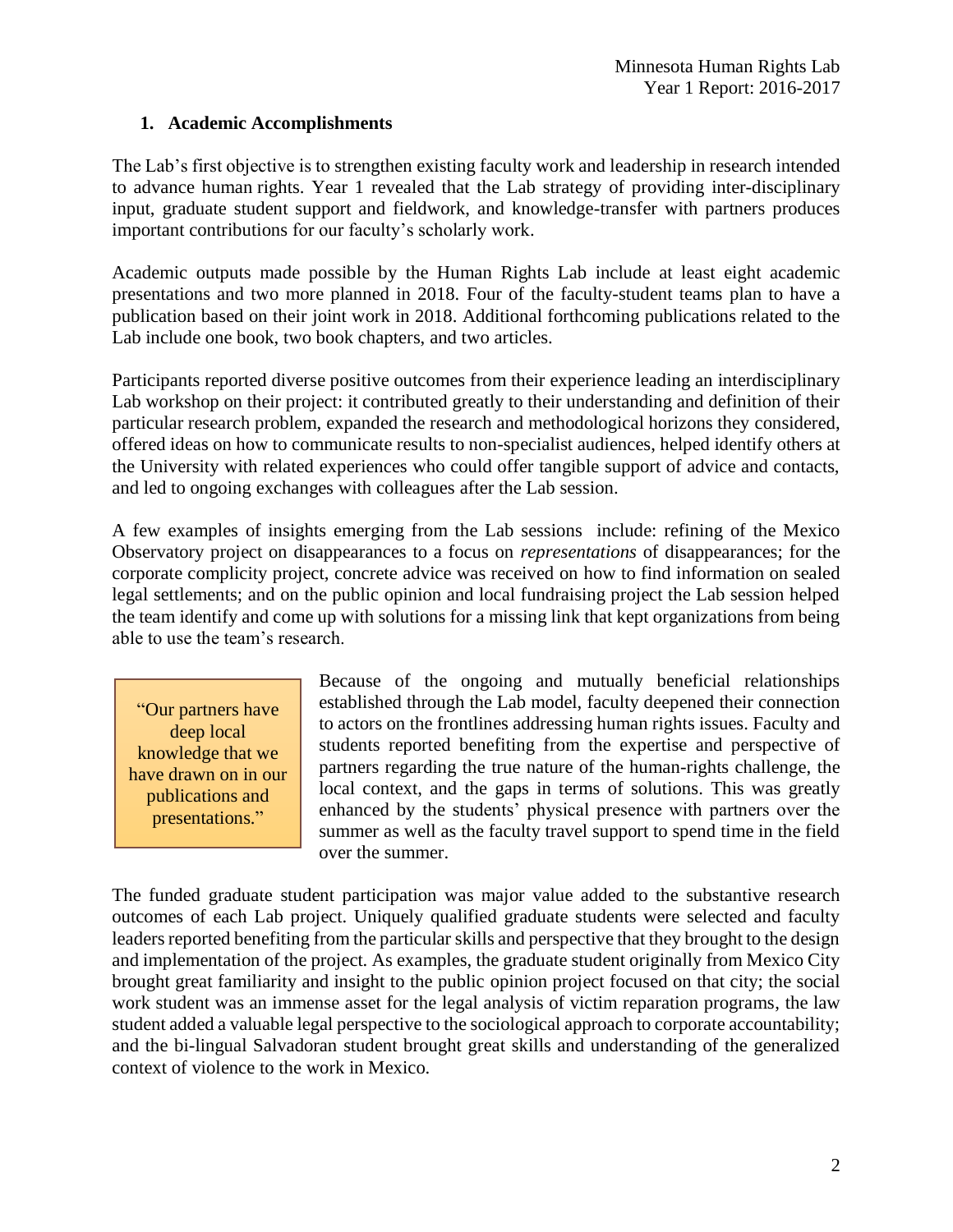# **2. Student Involvement**

The Lab has the second objective of expanding the experiential, intercultural, and interdisciplinary aspects of the training of our human rights students. Consistent with this aim, and as can be seen in our financial accounting below, 92% of the funding from the Grand Challenges grant was allocated directly to student research work and travel.

Five graduate students played lead roles in the Year 1 Lab projects. They were from programs in the Law School, School of Social Work, History Department, Sociology Department, and the CLA-Humphrey Masters of Human Rights Program. Two other graduate students supported the work and attended Lab sessions. Additionally, two undergraduate students were able to participate and contribute through UROP grants.

The inter-disciplinary nature of the Lab is highlighted in the diversity of the faculty-student partnerships:

| <b>Faculty</b>       | <b>Student</b> |
|----------------------|----------------|
| Global Studies/Law   | <b>History</b> |
| Law                  | Social Work    |
| <b>Public Policy</b> | Human Rights   |
| Sociology            | Sociology      |
| Sociology            | Law            |

Exceptional students were selected to participate in the Lab. Some were especially well prepared and nearing graduation as they began their Lab participation. Interestingly our Sociology student, for example, was in the first year of his PhD program and reflected on the major impact the opportunity has in terms of grounding his course work, developing his methodological and intercultural research skills, and advancing his progress toward his own thesis.

The five students who participated in Year 1 Lab projects offered positive assessments of the opportunity and predicted positive, lasting impacts on their professional trajectories. The student Lab participation was a comprehensive training experience that allowed students to participate substantively at several stages including designing the proposal, presenting publically on the aims and results, applying for IRB approval, adapting methods and refining objectives, building relationships, and assessing impact. They were each offered unique fieldwork experiences, benefiting greatly from the faculty and the Lab's network and contacts in the field build over years to begin immediately applying and testing the research with partners. The degree of specialized mentoring offered to students was noted and appreciated by each. They developed a close working relationship with the faculty member given the distinctive role they had in the Lab model, the joint participation in the leading the Lab session, and the shared time in the field.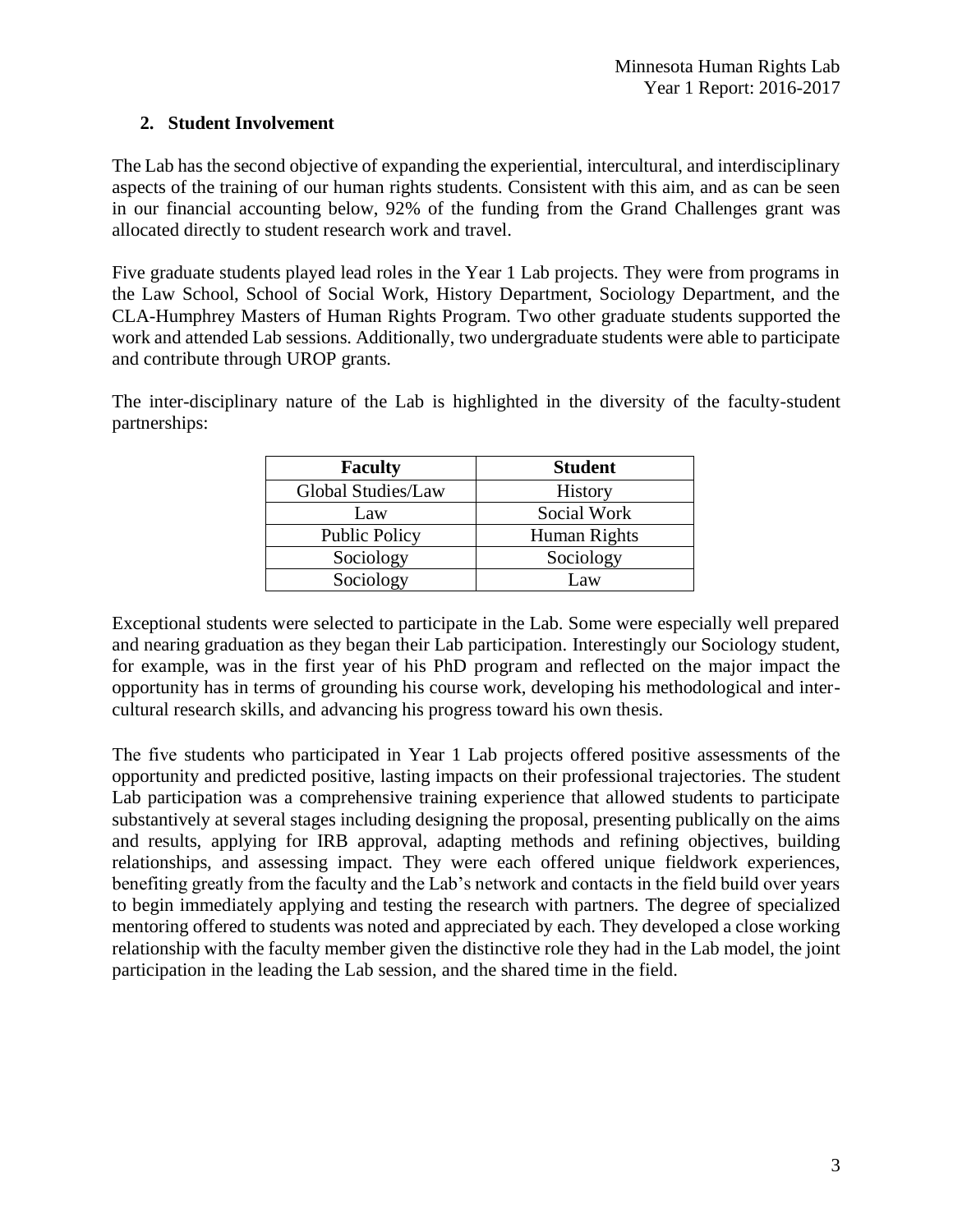#### **3. Impact Assessment**

"We are very grateful for your valuable work, commitment, and initiative. Without a question, your research has been really helpful for us in thinking about how to implement new strategies within the organization."

#### *External Partners*

The collaboration with external partners is a core component of the Minnesota Human Rights Lab. A list of external partners is included as an Annex to this report. As noted in previous sections, the benefits from the external partnerships to our scholarly work and to the training of our students have been invaluable. As part of the same mutual knowledge-transfer, the Lab aims to encourage and support faculty and students to make meaningful contributions to the work of external partners on the frontlines of promoting the rights of marginalized groups. The results of Year 1 are quite exciting on this front.

The Lab projects provided much-needed strategic information, analysis, and proposals for a wide range of actors that have a key role in promoting the rights of marginalized groups, but who for numerous reasons do not count on the financial, human, technical, or political capacity to generate this knowledge and develop these assessments internally. Often these actors are operating in emergency mode and do not have the ability to systematize the information and look for important patterns or untapped possibilities to solve problems. Much of what was reported focused on the global and comparative insights that the University team could offer to those working at the local and national levels. The team's contributions were greatly improved by the physical presence of the student in the field over the summer both in terms of the accuracy of the research and the ability of the organization to interpret and incorporate the findings.

Impact outputs of these knowledge-exchanges with actors in the field include:

- one advisory report prepared for the Trust Fund for Victims of the International Criminal Court with assessment and proposals that will support their ongoing litigation and the response was to adjust their programming to better address needs of victims;
- seven individualized advisory documents for organizations to use as a basis for funding proposals, and assessments of two organization's websites based on communications insights gleaned from public opinion research;
- an amicus curiae brief to the Colombian Constitutional Court;
- a U.S. congressional briefing on disappearances in Mexico;
- findings regarding corporate complicity in past abuses were presented to the UN Special Rapporteur on the promotion of truth, justice, reparation and guarantees of non-recurrence;
- numerous workshops with NGOs disseminating research findings.

Eight of the 13 organizations that worked with the Lab's public opinion and local fundraising project completed the feedback questionnaire regarding the potential impact of the intervention and on a scale of 1 (very unlikely) to 4 (very likely), the organizations reported an average of 3.6 of likelihood of using the data in their mid-term strategies. An additional indication of the value that partners see in the mutually beneficial relationships created through the Lab is that two Lab partners have agreed/sought to come to campus during the next academic year to continue to advance on shared objectives with the University.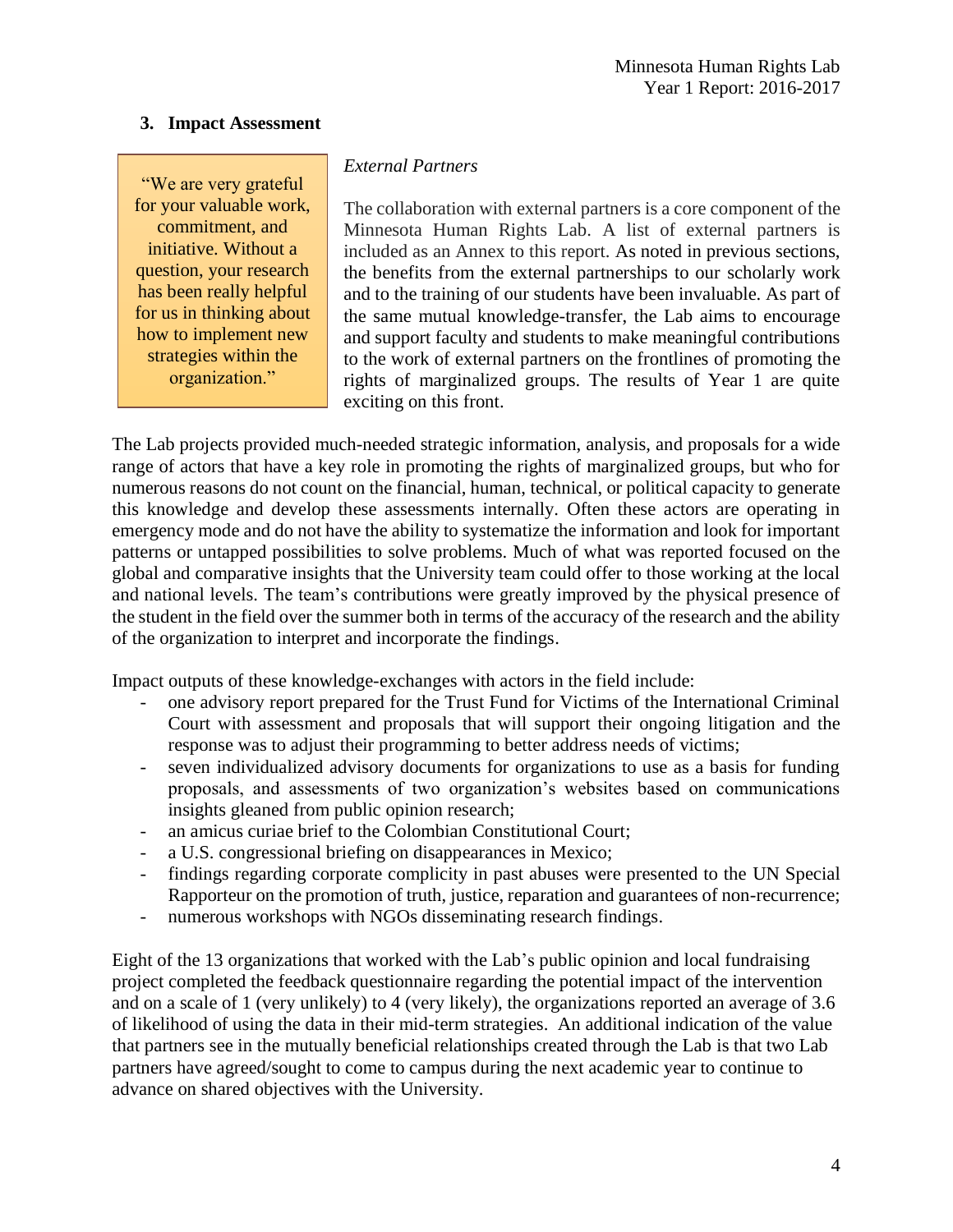## *Outreach*

In addition to the academic presentations, there have been several interesting efforts to expand the outreach of the Lab. The CEMEFI ((Mexican Center for Philanthropy), which has more than 1500 entity members, will include the Lab's public opinion and fundraising results in their national guide to fundraising (*Manual de Procuración de Fondos*).

Each project presented its findings in a variety of settings, reaching many non-specialist audiences. For example, in Cape Town the team presented to representatives of 20 different groups. The corporate complicity findings were also presented with the NGO Pax in The Netherlands to an estimated group of 30 people, including ambassadors, government officials, practitioners, and journalists. The findings of the Observatory on Disappearances in Mexico presented findings with key NGOs and family members of the disappeared.



Additional outreach efforts have been planned for Year 2, for individual Lab projects and for the Lab initiative as a whole. There are academic and practitioner presentations planned for several projects, and the Lab will be presented in November to the legal community in the Twin Cities through a continuing legal education program. Our webpage has had a total of 552 unique visitors since it went live in January 2017. People from 39 countries visited the page and the top 10 countries from which the page was viewed were: United States, United Kingdom, Mexico, Canada, Germany, Australia, Colombia, Denmark, India, and Sweden. We are currently developing a more dynamic website with additional content and optimized to appear in search engines.

#### **4. Sustainability**

The Lab is beginning to bear fruit in terms of building our collective and lasting capacity as a nationally and internationally recognized "Human Rights University". We have made advances in solidifying the intercollegiate infrastructure to support faculty and students in breaking new ground in collaborative, interdisciplinary human rights research. We have observed a gradual increase in the number of participants to the Lab session throughout Year 1. Several participants have identified new potential research priorities. For example, as a result of the work in Cape Town, the faculty member is exploring a new project with the NGO. Also, two of the external partners have expressed interest in hosting Minnesota graduate students for internships in the future.

No new sources of external funding have been identified thus far in the project, but the group has it as a priority for Year 2.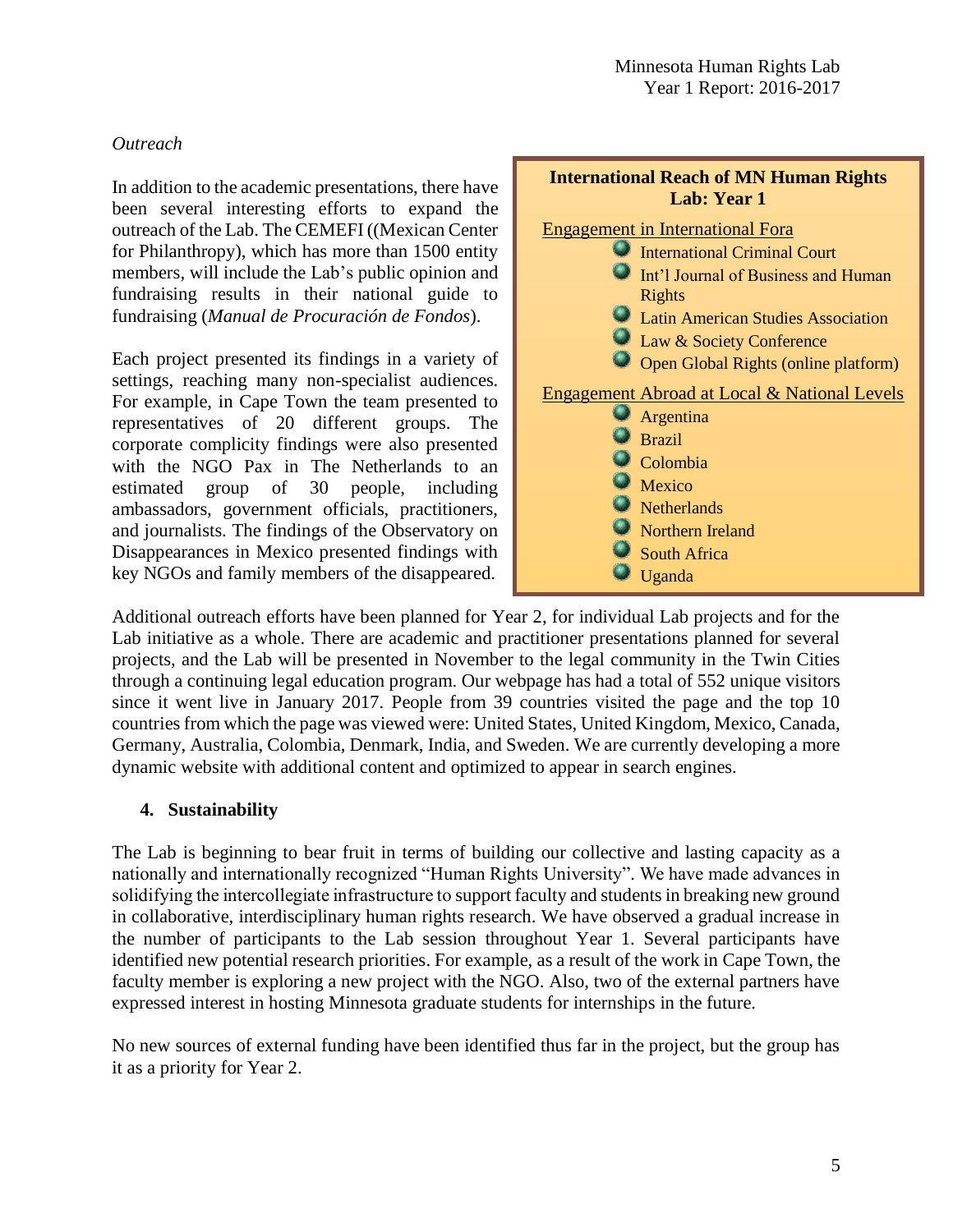# **5. Financial Reporting**

We are happy to provide a detailed financial accounting upon request. Below we have included a summary of Year 1 expenditures and the planned budget for Year 2, fully executing the grant.

| <b>Budget Overview</b>              |              |  |
|-------------------------------------|--------------|--|
| Amount spent in Year 1              | \$44,965.97  |  |
| Amount remaining for Year 2         | \$65,034.03  |  |
| <b>Total Grand Challenges Grant</b> | \$110,000.00 |  |
|                                     |              |  |
| Two UROP Grants received in Year 1  | \$2,800.00   |  |

| <b>Year 1 Expenditures Summary</b>          |             |  |
|---------------------------------------------|-------------|--|
| Student research fellowships and assistance | \$34,966.80 |  |
| Student travel to field-research sites      | \$6,377.57  |  |
| Faculty travel to field-research sites      | \$3,029.82  |  |
| Inter-disciplinary lab sessions (5)         | \$591.78    |  |
| <b>Year 1 Total</b>                         | \$44,965.97 |  |

| <b>Year 2 Projected Expenses</b>            |             |  |
|---------------------------------------------|-------------|--|
| Student research fellowships and assistance | \$47,740.00 |  |
| Student travel to field-research sites      | \$7,000.00  |  |
| Faculty travel to field-research sites      | \$7,000.00  |  |
| Inter-disciplinary lab sessions (7)         | \$1,260.00  |  |
| Lab communication and outreach strategy     | \$2,000.00  |  |
| <b>Year 2 Total</b>                         | \$65,000.00 |  |